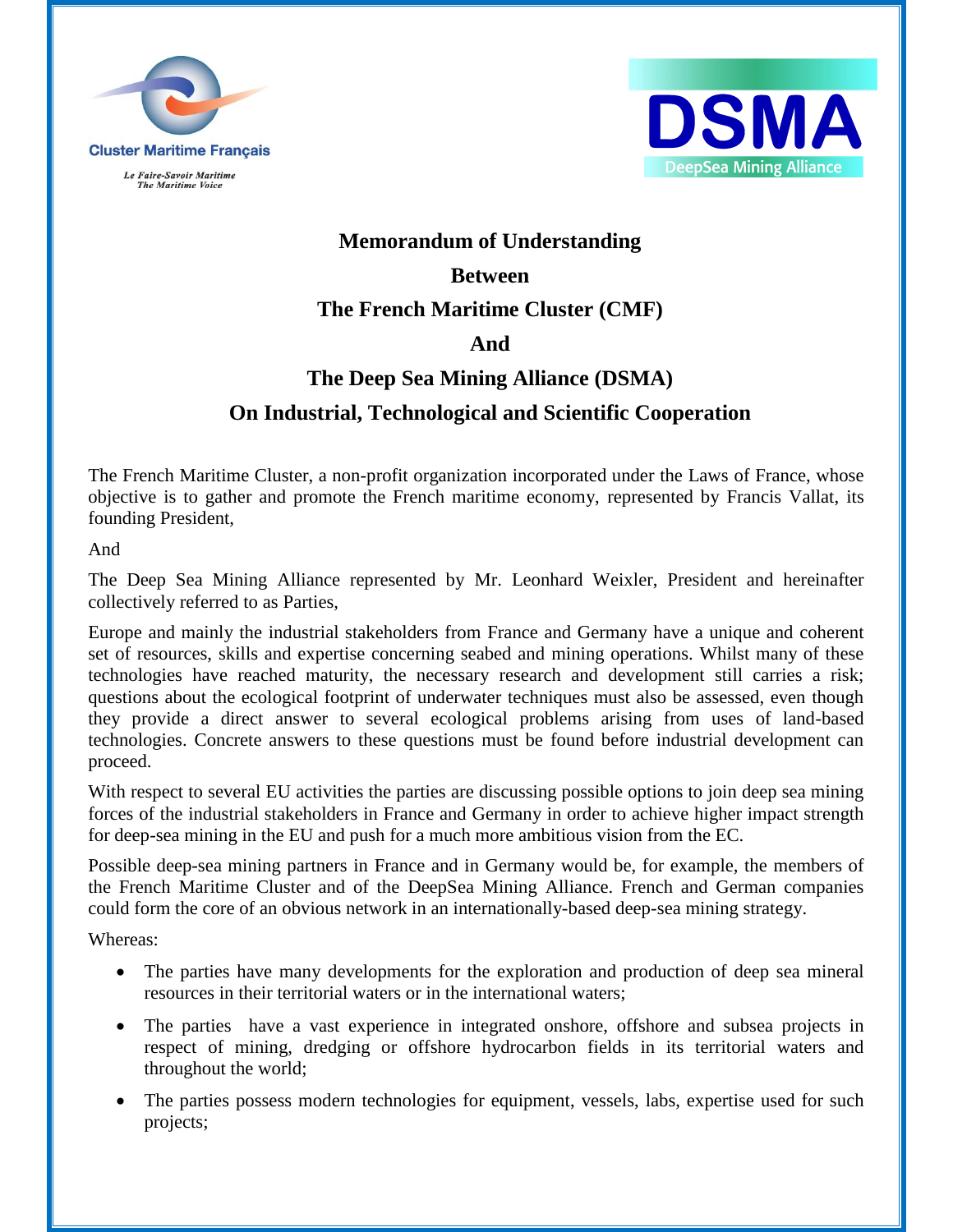



- The parties are jointly keen in developing a sustainable cooperation in matters of technology and sciences in respect of deep sea mineral resources exploration and exploitation projects in their territorial waters and in the international waters.
- There is a need to assess the nature and scale of impacts of mining and to generate knowledge of deep-sea ecosystems to reduce and mitigate for impacts in a cost-effective and environmentally sensible manner. In addition, there is a need to advise on best environmental technologies the development of deep sea mining. Many deep-sea habitats extend over large areas, but the extent of many individual species and habitat ranges are unknown. Other habitats, such as hydrothermal vents, are highly localized and may be particularly vulnerable to mining impacts. Greater knowledge is needed on the diversity, resilience, species ranges, life cycles and ecosystem functioning of deep-sea fauna.
- Joint activities of the parties should be focused on seafloor massive sulphides (SMS) and manganese nodules

The Parties hereby agree as follows:

#### **Article 1**

#### **Subject**

The parties consent to develop their cooperation in the fields of deepsea mining to the benefice of both France and Germany, their public bodies, SME and large Industrial companies.

#### **Article 2**

#### **Cooperation content**

The Cooperation plan will possibly be elaborated in the following fields:

- Joint Industry Projects
- Pilot Mining Tests
- Joint RTD projects
- Joint marketing activities
- Joint Exploration cruises,
- Deposit evaluation,
- Environmental Impact Assessment Study,
- Impact monitoring and remediation,